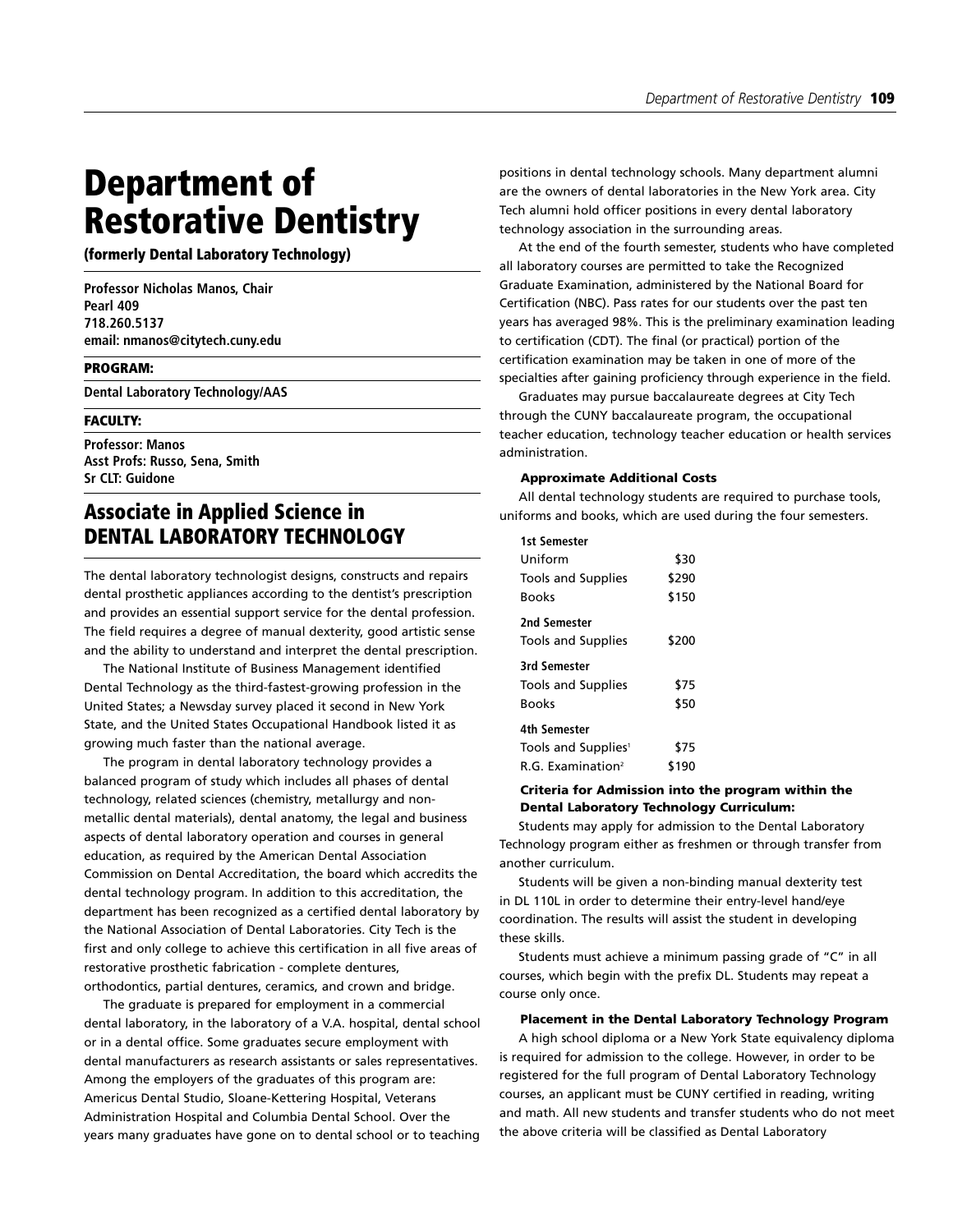Technology students taking introductory courses and will be considered to be members of the department of Dental Laboratory Technology. During this period students will be programmed for developmental skills or core courses as needed.

After completion of all required remedial courses with a Satisfactory ("S") rating, the student will be admitted to Dental Laboratory Technology courses as space permits. Completion of the introductory portion of the curriculum does not guarantee progression into major courses. If the number of students meeting the stated criteria exceeds the available places, seats will be allocated on the basis of the highest cumulative academic average.

## **Transfer into the Dental Laboratory Curriculum**

Students who wish to transfer into dental laboratory technology from another college curriculum must meet the following criteria:

- (a) they must meet all prerequisite criteria;
- (b) they must have a cumulative grade point average of 2.0 or better

*<sup>1</sup> May vary according to specialization chosen in 4th semester.*

*<sup>2</sup> Recognized Graduate Examination National Board for Certification.*

| <b>REQUIRED COURSES IN THE MAJOR</b> |                                               | <b>Credits</b> |  |
|--------------------------------------|-----------------------------------------------|----------------|--|
| DL 107                               | Introduction to Non-metallic Dental Materials | 2              |  |
| <b>DL 110</b>                        | Tooth Morphology                              | 3              |  |
| <b>DL 111</b>                        | Complete Dentures I                           | 3              |  |
| <b>DL 115</b>                        | <b>Fixed Prosthodontics I</b>                 | 3              |  |
| <b>DL 211</b>                        | Complete Dentures II                          | 3              |  |
| <b>DL 212</b>                        | <b>Fixed Prosthodontics</b>                   | 3              |  |
| <b>DL 214</b>                        | Introduction to Restorative Ceramics          | 3              |  |
| DL 216                               | Removable Partial Dentures I                  | 3              |  |
| <b>DL 307</b>                        | Science of Dental Metallurgy                  | 1              |  |
| <b>DL 310</b>                        | Principles of Occlusion                       | $\overline{2}$ |  |
| <b>DL 311</b>                        | Complete Dentures III                         | $\overline{2}$ |  |
| <b>DL 313</b>                        | Removable Partial Dentures II                 | 3              |  |
| DL 314                               | Restorative Dental Ceramics II                | 3              |  |
| <b>DL 409</b>                        | Laboratory Operation, Ethics & Jurisprudence  | 2              |  |
| DL 415                               | Orthodontics                                  | $\overline{2}$ |  |

#### **DL1**

Select one of the following two courses for 3 credits:

| DL 411 | Complete Dentures and Maxillofacial Concepts |  |
|--------|----------------------------------------------|--|
| DL 413 | Removable Partial Dentures Practicum         |  |

# **DL2**

Select one of the following two courses for 3 credits: *If you took DL 411 for DL1, then you must take DL 412 for DL2. If you took DL 413 for DL1, then you must take DL 414 for DL2.* 

|        | <b>Subtotal</b>                       | 44 |
|--------|---------------------------------------|----|
| DL 414 | Restorative Dental Ceramics Practicum |    |
| DI 412 | Fixed Prosthodontics Practicum        |    |

#### **OTHER REQUIRED COURSES**

| CH 215                             | Principles of Chemistry I            | 4              |  |
|------------------------------------|--------------------------------------|----------------|--|
| EG 101                             | English Composition I                | 3              |  |
| MA 180                             | Mathematical Concepts & Applications | $\overline{4}$ |  |
|                                    | or                                   |                |  |
| MA 275 <sup>2</sup>                | Intro to Mathematical Analysis       | $\overline{4}$ |  |
| LAP <sup>1</sup>                   | Literature/Aesthetics/Philosophy     | 3              |  |
| SS <sup>1</sup>                    | Behavioral Science/Social Science    | 3              |  |
|                                    | <b>Subtotal</b>                      | 17             |  |
| <b>REMAINING CORE DISTRIBUTION</b> |                                      |                |  |
| COMM <sup>1</sup>                  | Communications                       | 3              |  |
|                                    | Subtotal                             | 9              |  |
|                                    |                                      |                |  |

# **TOTAL CREDITS REQUIRED FOR THE DEGREE 64**

*<sup>1</sup> See page 33 for detailed explanation of core required courses and categories.*

*<sup>2</sup> Students who select MA 275 instead of MA 180 will be required to take MA 175 as a prerequisite. In this case the number of credits required for the degree will increase by four.*

**DL 111** 

# **COURSES:**

#### **DL 107 Introduction to Non-Metallic Dental Materials**

#### *2 cl hrs, 2 cr (fall only)*

An introduction to non-metallic dental materials. A study of the inherent characteristics, uses and limitations of dental laboratory materials are demonstrated and students practice the proper techniques of manipulating the materials in uncomplicated exercises. Familiarization with dental materials facilitates the development of psychomotor skills for subsequent dental laboratory technology courses. Students receive extensive training in infection

control which conforms to OSHA, NADL, and ADA guidelines. *Prerequisites: CUNY certification in reading, writing and mathematics*

#### **DL 110 Tooth Morphology**

- *1 cl hr, 6 lab hrs, 3 cr (fall only)*  A detailed study of tooth form, structure and function; drawings of 28 teeth, wax buildup and development of the anatomical crowns for maxillary and mandibular teeth.
- *Prerequisite: CUNY certification in*
- *reading, writing and mathematics*

#### **Complete Dentures I**

*1 cl hr, 6 lab hrs, 3 cr (fall only)*  Denture fabrication including the interpretation of work authorizations, evaluating casts, fabricating impression trays, constructing baseplates and wax occlusal rims, articulating casts, set-up, wax-ups and contouring of full dentures. *Prerequisite: CUNY certification in reading, writing and mathematics*

#### **DL 115 Fixed Prosthodontics I**

*1 cl hr, 6 lab hrs, 3 cr (fall only)*  An introduction to the theory and practice of fabricating fixed prostheses, including: construction of casts and dies, identifying margins, trimming dies, use of self articulation, developing wax patterns for crowns and inlays. Investing, casting and finishing and polishing of single unit and provisional restorations. *Prerequisite: CUNY certification in reading, writing and mathematics*